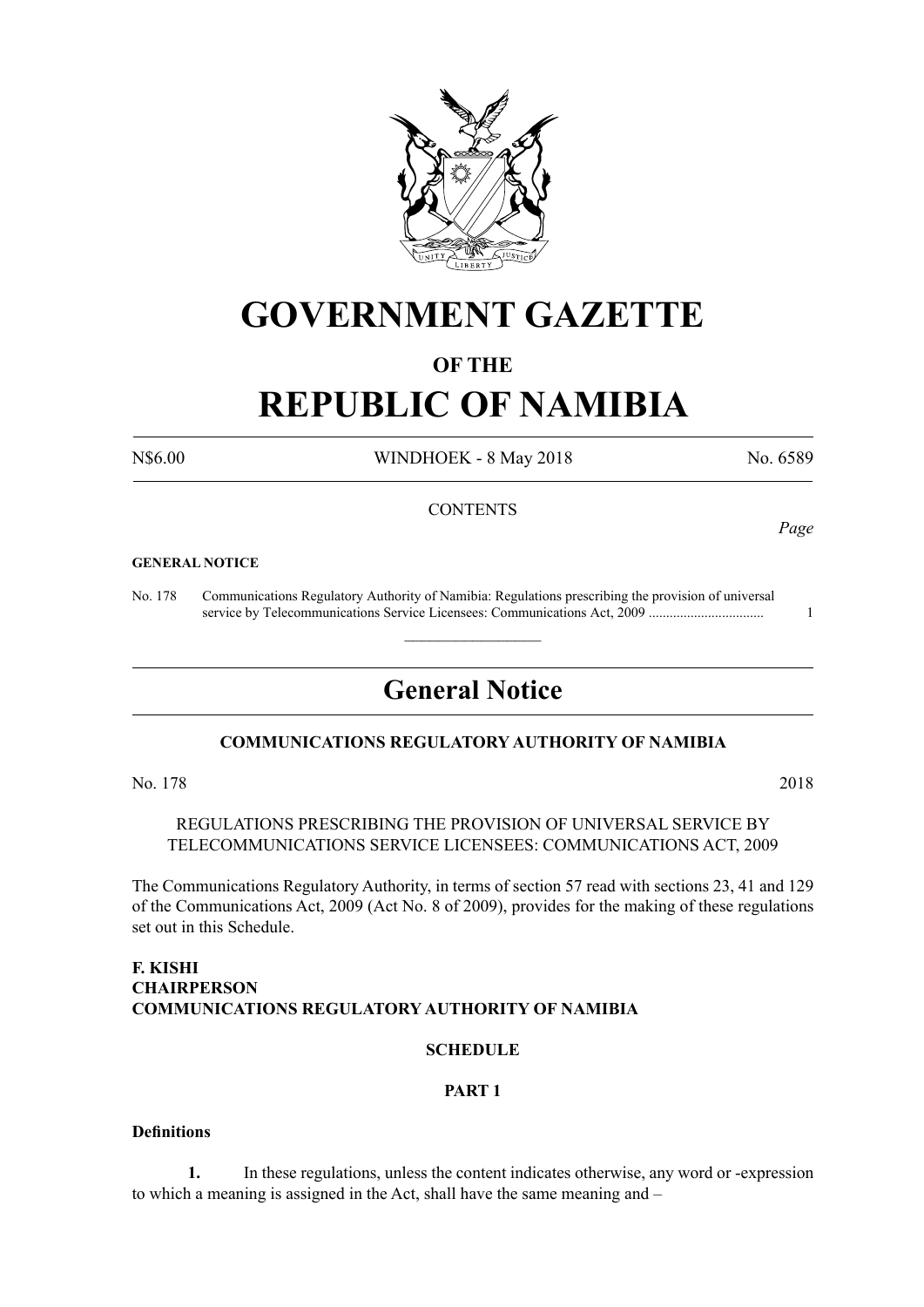"Act" means the Communications Act, 2009 (Act No. 8 of 2009)

"emergency centres" means centres that facilitate the carrying out of emergency communications to emergency organisations;

"emergency organisations" means-

- (a) any police force;
- (b) a private or public health organization rendering ambulance services;
- (c) any traffic authority;
- (d) a fire brigade;
- (e) a coast guard; or
- (f) any other organization providing assistance to the public in case of emergency;

"Fund" means the Universal Service Fund as defined in section 1 of the Act;

"health facility" means a health facility as defined in section 1 of the Hospitals and Health Facilities Act, 1994 (Act No. 36 of 1994);

"higher education institution" means any institution established by or under any law or registered as a higher education institution in terms of the Higher Education Act, 2003 (Act No. 26 of 2003);

"hospital" means a hospital as defined in section 1 of the Hospitals and Health Facilities Act, 1994 (Act No. 36 of 1994);

"ICT" means information and communications technology;

"licensee" means a person to whom a telecommunications service license has been issued in terms of section 38 of the Act or deemed to hold such licence as contemplated in terms of section 45 of the Act;

"market gap analysis" means the process of identifying and evaluating the requirements of a geographic area, market segment or target population and possible solutions to meet these requirements, and includes the identification of the true access gap zone and the smart subsidy zone;

"school" means any primary, secondary or special school as defined in the Education Act, 2001 (Act No. 16 of 2001);

"smart-subsidy zone" means a specific geographic area, a segment of the Namibian population or other segment of the telecommunications market, which is unable to use telecommunication services and may require a subsidy to mitigate commercial risks, making the area or segment, as the case may be, more attractive to commercial operators;

"status quo analysis" means an analysis of the current state of the ICT industry in a specific geographic area, a segment of the Namibian population or other segment of the telecommunications market including universal access and universal service provision;

"true access gap zone" means a specific geographic area, a segment of the Namibian population or other segment of the telecommunications market that is beyond the smart subsidy zone and commercial viability;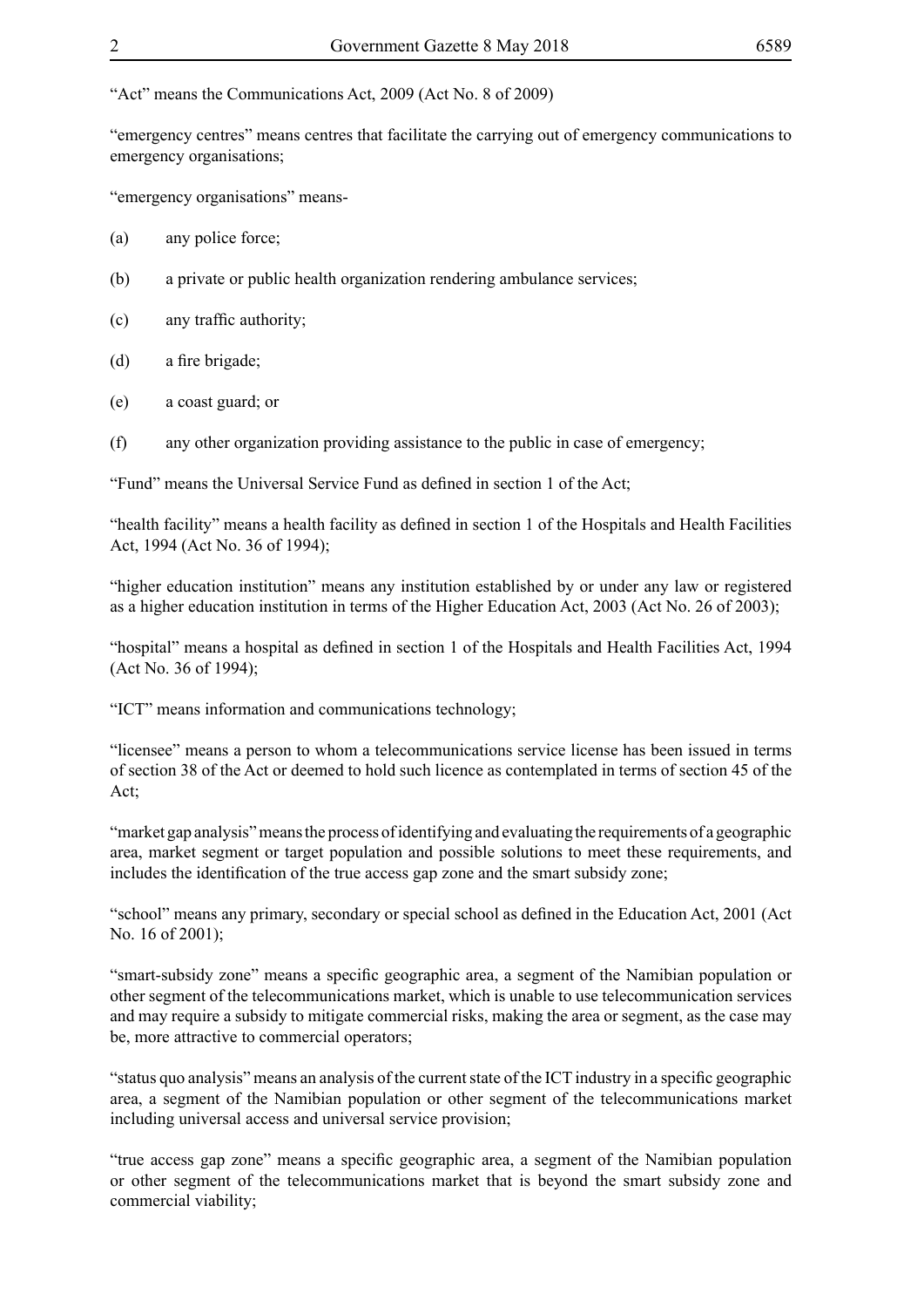"universal access" means the availability, affordability and accessibility of telecommunication services to the general public through public access points in accordance with the processes and criteria set out in these regulations;

"universal service provision" means the extent of universal access to electronic communications services that are provided at affordable prices and identified by following the processes and criteria provided for in these Regulations for universal services; and

"website" means the Authority's official website with the uniform resource locator, www.cran.na.

#### **Submission of documents to the Authority**

**2.** Whenever documents are required to be delivered to the Authority, such documents must be delivered physically or electronically –

- (a) hand-delivered to an employee of the Authority at its principal place of business, being Communication House, No. 56 Robert Mugabe Avenue, Windhoek;
- (b) by post mailed to Private Bag 13309, Windhoek;
- (c) by electronic mail sent to operations  $\omega$  cran.na;
- (d) by facsimile faxed to  $+264 61 222 790$ ; or
- (e) in any other manner or to any other address specified in writing by the Authority from time to time.

#### **Minimum telecommunications services to be made available by licensee**

**3.** The following telecommunications services are the minimum set of services that a licensee must make available-

- (a) fixed, mobile or broadband data services; or
- (b) fixed and mobile voice services; or
- (c) any electronic communications service that the Authority determines in writing.

#### **Telecommunications facilities and services**

**4.** (1) A licensee must, subject to its licence conditions, and as a minimum number make the following telecommunications facilities or services available to a community with a size of not less than fifty persons:

- (a) The services referred to in regulation (3);
- (b) infrastructure and facilities for the provision of the services referred to in regulation 3;
- (c) equipment and end user devices supporting the provision of the services referred to in regulation 3; and
- (d) end-user training and skills development.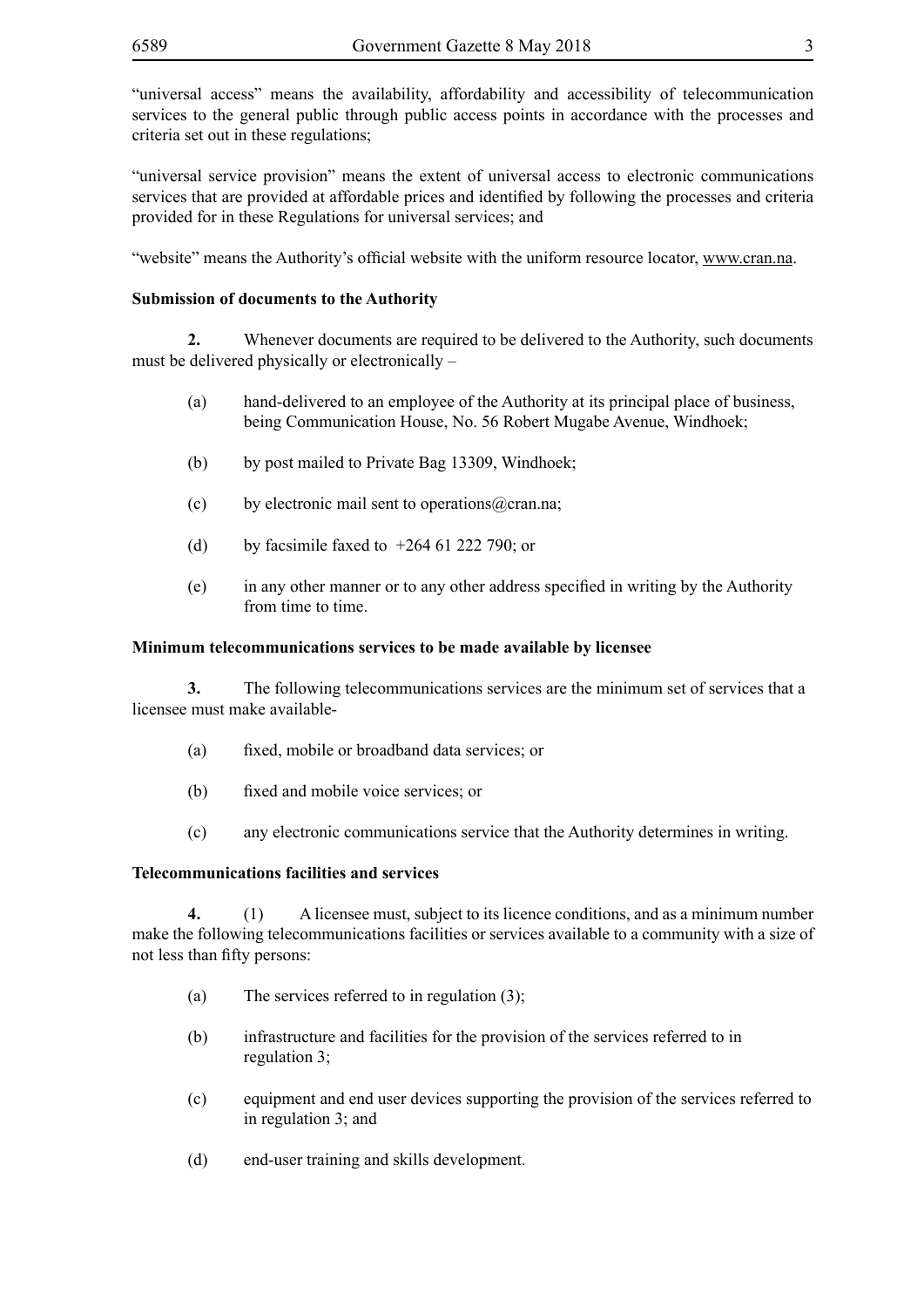(2) Notwithstanding sub-regulation (1) but subject to the availability of money in the Fund (1), the Authority may provide subsidies to a licensee to make the services referred to in regulation 3 available in accordance with the requirements set out in these Regulations to a community with less than 50 persons but consisting of -

- (a) persons with disabilities;
- (b) elderly persons and other recipients of social grants; and
- (c) any other categories of users able to justify the need for universal service access on merit.

### **Telecommunications services and equipment**

- **5.** (1) A licensee must-
- (a) make the services referred to in regulation 3 available to; and
- (b) have available the equipment and end-user devices, duly type-approved by the Authority, necessary to support the provision of the services referred to in paragraph (a) in order to provide in the telecommunications needs of,

the categories of communities and customers specified by sub-regulation (2).

(2) The categories of communities and customers contemplated by sub-regulation (1) include-

- (a) small and medium enterprises and other informal business entities in both urban and rural communities;
- (b) non-governmental organizations engaged in promoting democratic participation and social welfare;
- (c) workers and communities in mines, farms, nature reserves and conservancies;
- (d) registered and recognised organisations representing persons with disabilities; and
- (e) households in both urban and rural areas.

#### **Telecommunications services available to the public**

**6.** (1) A licensee must make the services referred to in regulation 3 available to the general public or the category of place that serves the needs of the public or that are available for use by the public specified by sub-regulation (2).

(2) The category of place contemplated by sub-regulation (1) includes a school, higher education institution, library, hospital, clinic, health facility, or any similar public institution.

## **Deployment of technology**

**7.** The Authority may within such period as the Authority deems fit require a licensee to provide periodic reports and returns regarding universal service provision and universal access and such other information concerning the implementation of these Regulations stipulated by the Authority in writing.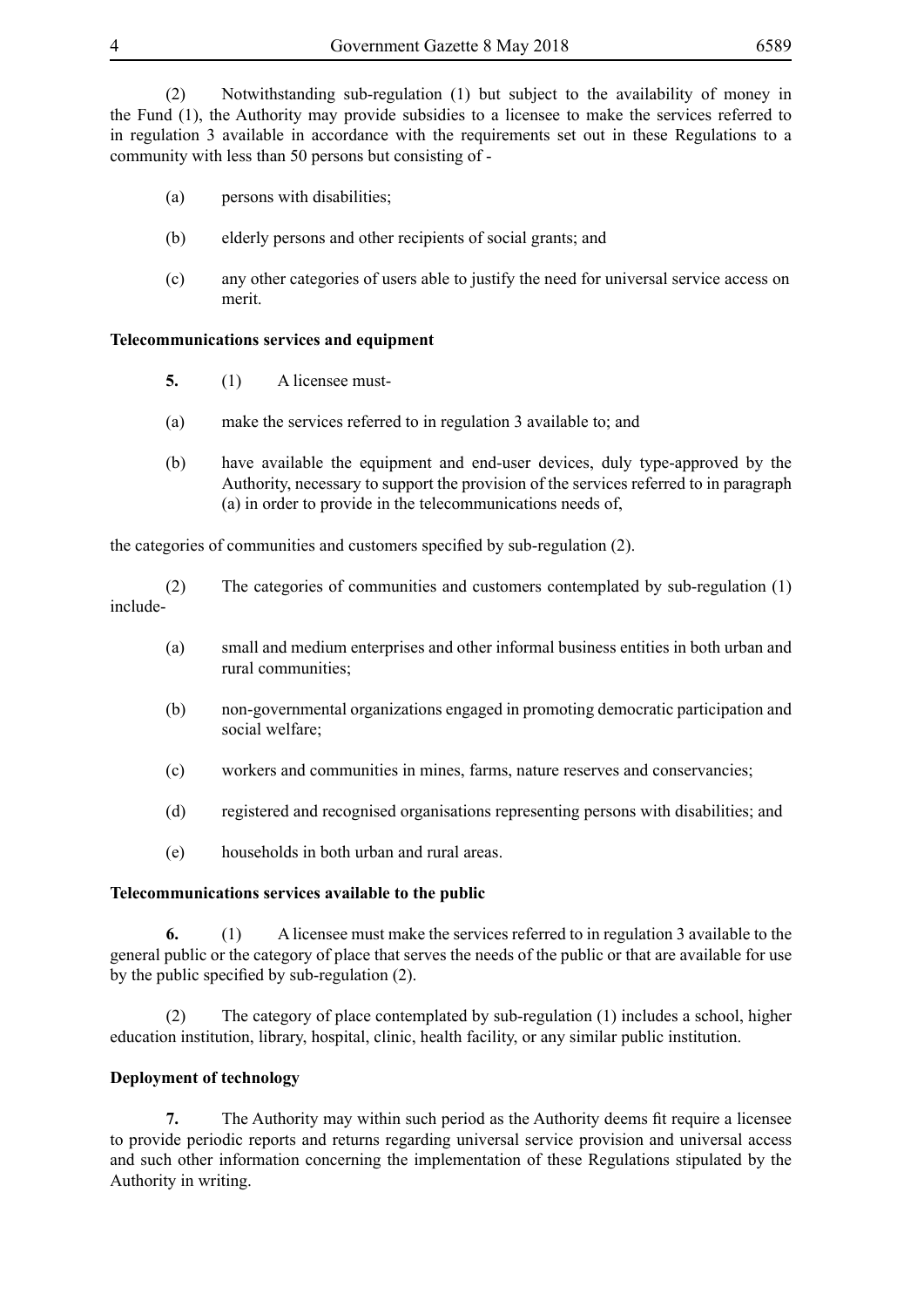#### **Administration of Fund**

**8.** (1) The Authority must, to facilitate the administration of the Fund, open a bank account with a banking institution as defined in section 1 of the Banking Institutions Act, 1998 (Act No. 2 of 1998),

(2) The universal service levy referred to in section 56(2) of the Act and any other monies allocated for the provision of universal services must be paid into the account referred to in sub-regulation (1).

- (3) The account referred to in sub-regulation (1) must be-
- (a) a separate account from the account established by the Authority for its operations;
- (b) used to defray the expenses directly relating to the administration, control and accounting of the Fund;
- (c) used to pay subsidies to licensees to subsidize universal service provision or the provision of infrastructure necessary for such service provision.

 (4) The Chief Executive Officer of the Authority is responsible for the accounting of payments made to and from the Fund and for that purpose must keep or cause the keeping of proper accounts and records of the account referred to in sub-regulation (1) as are necessary to represent fairly the state of affairs of the Fund.

(5) The account referred to in sub-regulation (1) must be audited annually in the manner contemplated by section 58(2) of the Act.

#### **Universal service department**

**9.** (1) In order to ensure proper management and separate accounting of the Fund, and the proper management of universal access and service projects, the Authority has established a universal service department as part of its organizational structure.

- (2) The universal service department must-
- (a) strive to promote the goals of universal access and universal service provision as propounded in the Universal Service Policy as published in Government Gazette No. 5169, General Notice No. 82 on 08 April 2013 and the Act;
- (b) regularly conduct research into and keep abreast of national and international ICT developments and of universal access and universal service provision initiatives;
- (c) work closely with other departments of the Authority to reach its objective in monitoring and evaluating compliance with universal access and universal service provision obligations of relevant licensees;
- (d) request from relevant licensees any information, documentation or reports, as may be necessary to perform its functions;
- (e) implement business processes including but not limited to the preparation of bid or tender documents, invitations to bid or tenders and communicating the outcomes of tender or bid processes;
- (f) conduct project management for the implementation and completion of contracts or any projects as may be approved by the Authority; or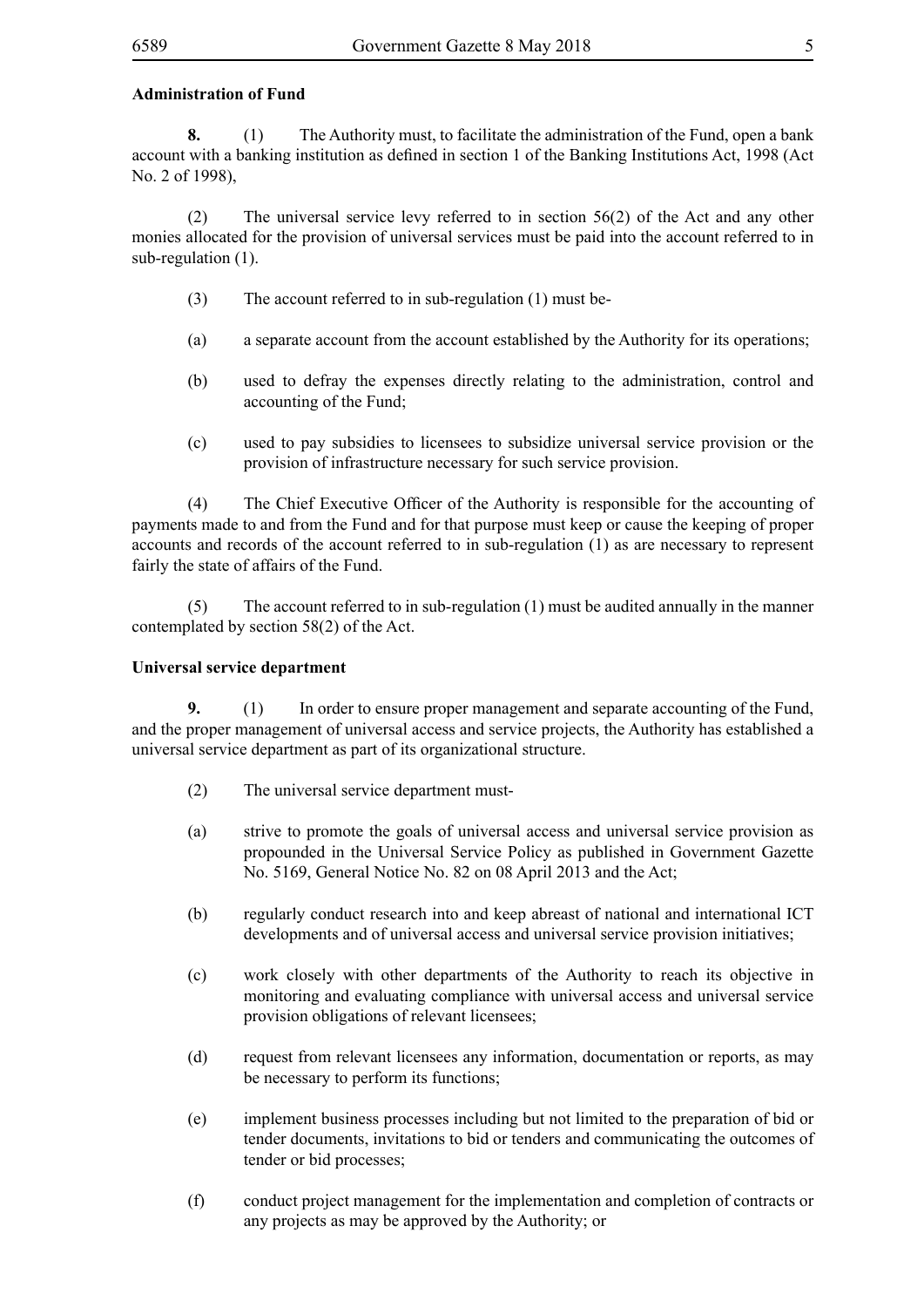(g) cause the Authority to initiate legal or other proceedings in instances where licensees fail to comply with their obligations in terms of the Act, these regulations or any other applicable laws relating to universal access and service.

(3) In conducting its research and monitoring functions, the universal service department, in conjunction with other departments, must conduct the following research:

- (a) bi-annual data collections evaluating the extent to which universal service provision has been achieved;
- (b) a market gap analysis inclusive of status quo analyses able to identify the true access gap and the smart-subsidy zone, which analysis must be subjected to a public consultation process.

(4) The market gap analysis referred to in sub-regulation (3)(b) must be conducted within 6 months of publication of these Regulations, and at least once every three years thereafter.

 (5) The final reports of the bi-annual data collections and market gap analysis referred to in sub-regulation (3) must be made available to the public and should be used to implement the processes necessary to address any lack of universal service provision identified therein.

(6) The Authority must review the scope of universal service provision after three years following the completion of a market gap analysis.

#### **Implementation of Fund projects**

**10.** The universal service department is responsible for project management of every accepted tender proposal and allocation of subsidies related to universal service provision, and particularly to –

- (a) ensure compliance by the licensee with the agreement concluded in terms of regulation 11(12) including adherence to time frames and submission of reports;
- (b) inform the Authority timeously of any instances of non-compliance;
- (c) conduct independent assessment of compliance by licensee;
- (d) regularly assess whether the implemented project has had the impact as envisaged by the strategic plan of the Authority and the universal services department.

#### **Fund disbursements and tender procedures**

- **11.** (1) Monies from the Fund may only be disbursed-
- (a) upon approval by the Chief Executive Officer for the payment of expenses connected to the administration, control and accounting of the Fund;
- (b) upon a specific order by the Authority in terms of section  $57(3)$  of the Act;
- (c) upon the award of a tender or bid after the Authority has invited tenders or bids by notice in the *Gazette* and after following a competitive tender process for any purpose related to universal service provision;
- (d) upon the award of a subsidy in terms of these regulations; or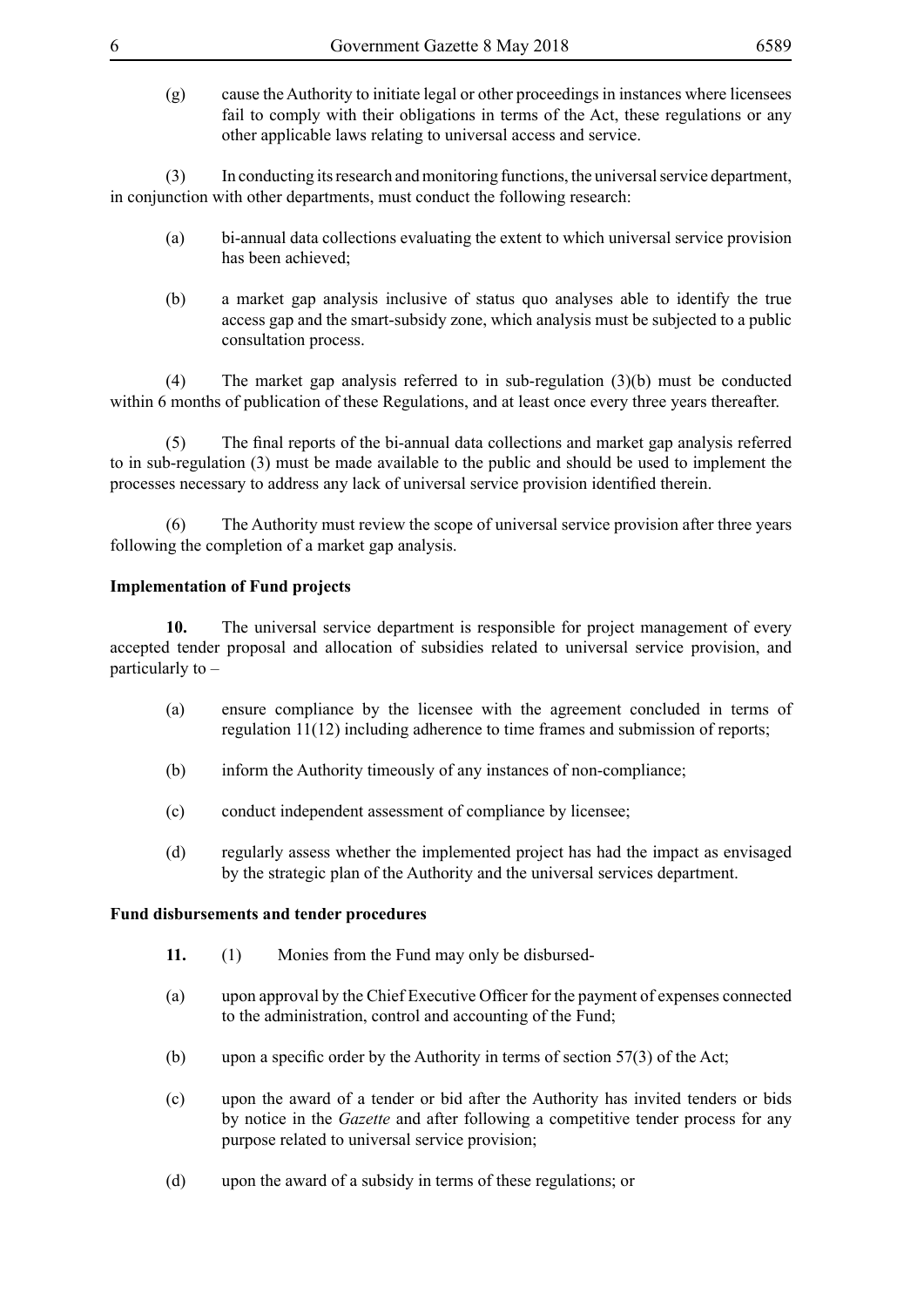(e) for a process related to universal service provision and access to ICT if in any particular case, the Authority on good grounds deems it impracticable or inappropriate to invite tenders.

(2) When awarding tenders and subsidies from the Fund, preference may be given to projects designed to address the smart subsidy zone.

(3) Funds referred to in paragraphs (c) and (d) of sub-regulation (1) must be disbursed upon the completion of a competitive tender process as provided for in the Authority's Policy and Procedures Manual on Procurement Management, publicly available on the Authority's website.

 (4) The tender committee as defined and referred to in the Authority's Policy and Procedures Manual on Procurement Management is responsible for tender processes contemplated in these regulations.

(5) In addition to the provisions contained in the Authority's Policy and Procedures Manual on Procurement Management, the tender process for the disbursement of funds from the Universal Service Fund requires the following procedures:

- (a) The Authority must publish in the *Gazette* and in at least two newspapers circulated throughout Namibia a request for tenders, including the tender requirements and information on the period within which such applications are to be made and the documents required by the universal service tender committee to select potential bidders;
- (b) If the request for tenders is made in terms of section  $57(7)$  of the Act, such request must contain at least the following information, where applicable:
	- (i) instructions to bidders for preparing tender proposals;
	- (ii) technical and quality related characteristics of the goods to be procured or the services to be rendered or the nature of the rights to be acquired or granted, which may include technical specifications, plans and drawings;
	- (iii) clarification on whether the pricing proposal and technical proposal must be submitted separately;
	- (iv) the manner in which the proposals in response to the tender has to be submitted, as well as the place and closing date for the submission of tenders;
	- (v) the period during which the tender proposals are in effect;
	- (vi) tender security to be furnished and conditions for its refund; and
	- (vii) public opening of bids.

(6) The Authority may by notice in the *Gazette* stop a process of competitive bidding before the process has been completed.

(7) The tender committee may not consider a tender proposal unless it complies with or does not materially alter or depart from all the characteristics, terms, conditions and other requirements set out in the request for tenders and the requirements set out in these regulations and the Authority's Policy and Procedures Manual on Procurement Management.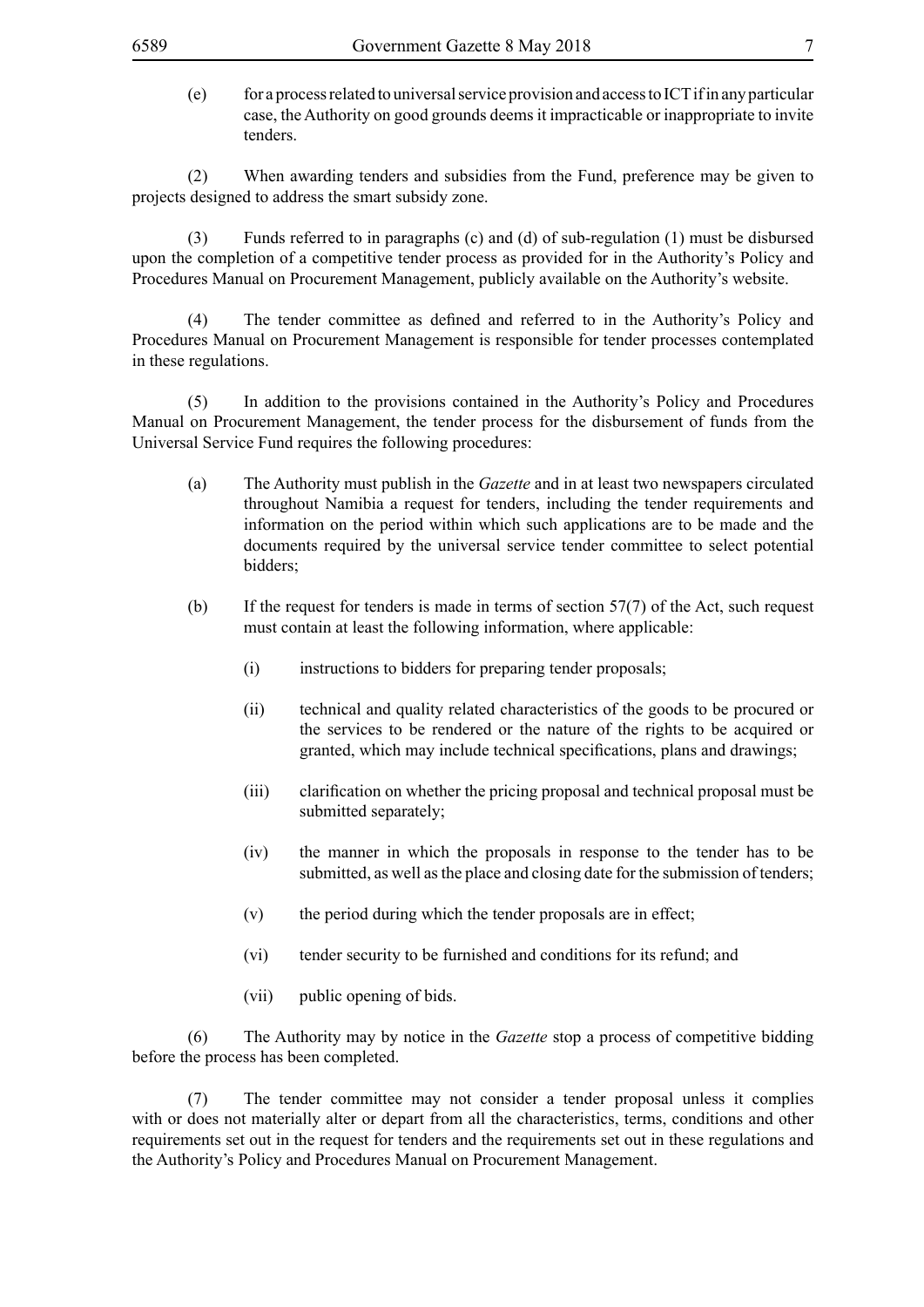(8) The tender committee may at any time request further information from any bidder to clarify any matter related to the tender proposal, in such manner as may be determined by the committee in the examination, evaluation and comparison of tender proposals.

(9) If the bidder fails to comply with a request in terms of sub-regulation (8) or if the bidder resorted to corrupt practices to influence the committee in the selection of the tender, the committee may decide not to consider the bidder's tender proposal, provided that all the reasons for not considering a tender proposal are kept on record.

 (10) All bidders must be notified in writing of the acceptance or rejection of their tender proposals and upon request must be furnished with the reasons for the tender committee's decision.

(11) All bidders must be informed of the name of the bidder whose tender proposal was accepted.

 (12) Within 30 days from the date on which the bidder was notified of the acceptance of a tender proposal the Authority must conclude a written agreement with the bidder.

(13) The written agreement must include, but is not limited to, the following express requirements –

- (a) baseline information;
- (b) measurable deliverables;
- (c) timelines;
- (d) regular reporting requirements;
- (e) the conclusion of a service level agreement, where applicable;
- (f) repair and maintenance obligations, where applicable;
- (g) training services, where applicable;
- (h) payment schedules based on achievement of project deliverables;
- (i) monitoring and evaluation requirements;
- (j) penalty clauses; and
- (k) quality of service requirements, where applicable.

(14) The tender committee may withdraw the acceptance of a tender and accept the tender of another bidder or invite new tenders if the successful bidder fails to–

- (a) within 30 days after acceptance of a tender, enter into an agreement with the Authority, unless such period is extended by agreement between the Authority and the bidder, or
- (b) furnish security for the performance of the agreement, when required.

(15) After a tender award has been made upon completion of the tender process, any person may during normal business hours examine the applications and proposals received by the Authority in response to a tender request as well as the list of bidders and cost offers in respect of the tenders, and copies may be made thereof against payment of a fee determined by the Authority.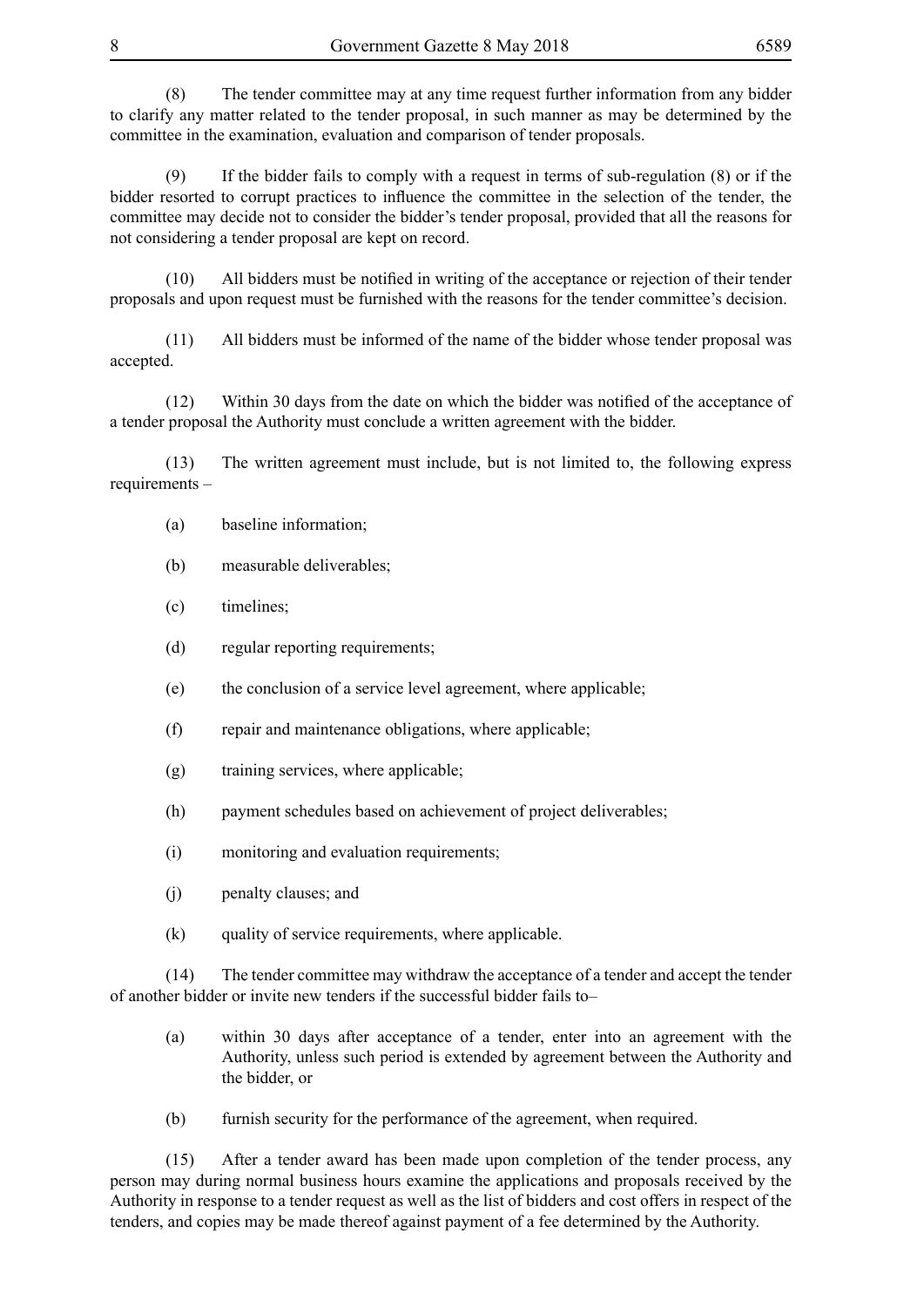### **Subsidies for universal service**

**12.** (1) Subject to the availability of money in the Fund, as well as the current projects and priorities of the Fund as determined by the Authority, only licensees are eligible to receive subsidies from the Fund, subject to the Fund's projects and priorities determined by the Authority.

(2) The awarding of subsidies by the Fund to licensees embarking on projects aimed at universal service provision and universal access to-

- (a) schools and higher education institutions;
- (b) state hospitals and state health facilities;
- (c) emergency centres;
- (d) registered and recognised organisations representing persons with disabilities;
- (e) and any other projects as determined by the Authority,

will enjoy priority.

#### **Penalties**

- **13.** (1) Any licensee who fails to-
- (a) comply with its obligations set out in regulation 3 to 7;
- (b) submit any report, return or provide any information as required by the Authority within the period determined by the Authority in terms of these Regulations or, if such period has been extended by the Authority under regulation 14, within the extended period,

is guilty of contravening these Regulations.

(2) Where a licensee is guilty of contravening these Regulations in acordance with subregulation (1), the Authority may-

- (a) issue to a licensee a written warning and final date for submitting outstanding reports, returns or information, as the case may be;
- (b) require the licensee to implement a remedial plan within a time frame agreed with the Authority and submit additional information about the manner in which the licensee must comply with the regulations referred to in subregulation (1)(a);
- (c) impose a penalty of not more than N\$l0,000.00 for each day during which a licensee fails to submit reports, returns or information as required by the Authority in accordance with subregulation (2)(b);
- (d) impose a penalty of not more than N\$500,000.00 for submitting or causing the submission of false or misleading information to the Authority;
- (e) impose a penalty not exceeding N\$1,000,000.00 for
	- (i) each contravention of the regulations;